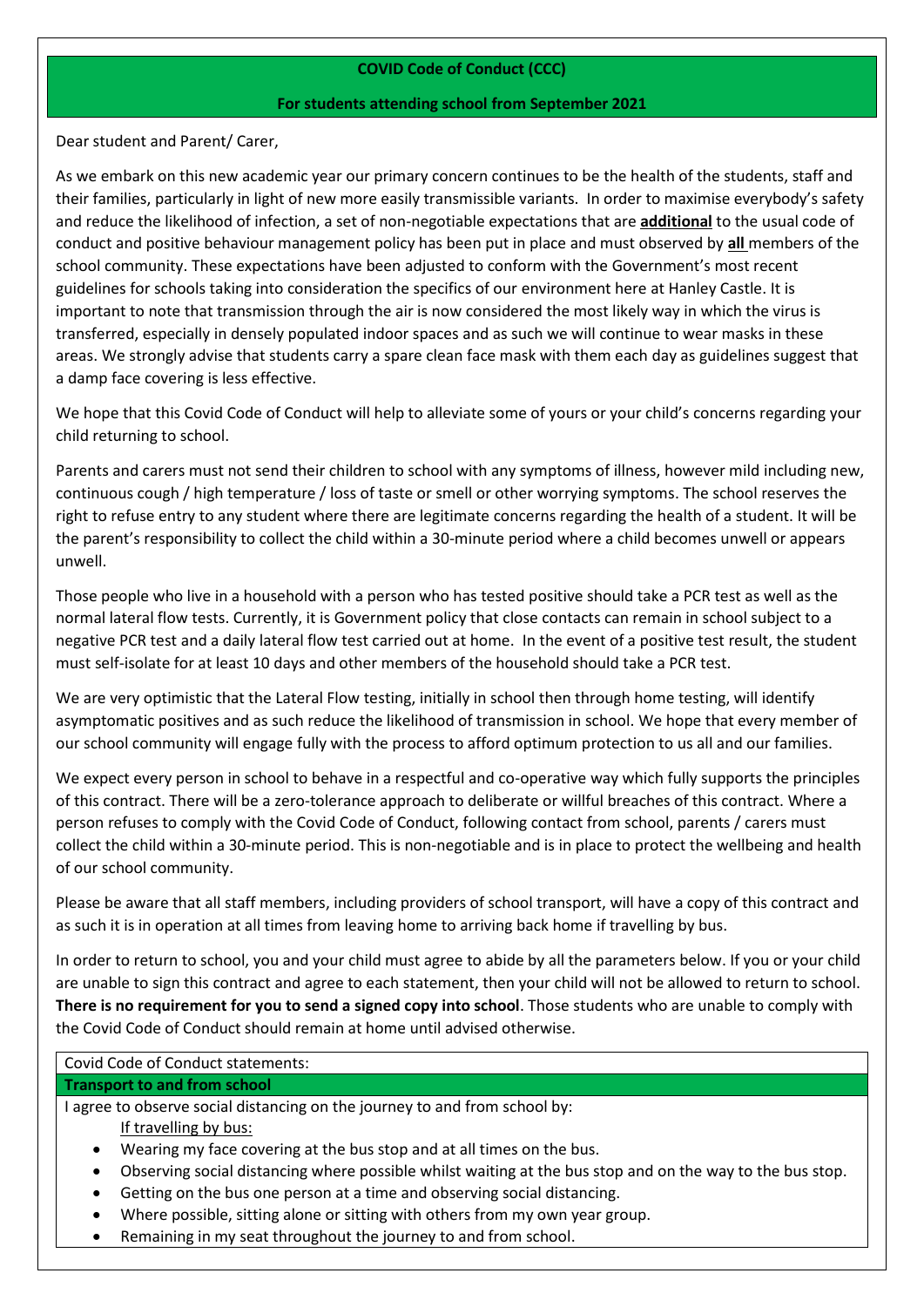| Getting off the bus one person at a time leaving and observing social distancing to the best of my ability.<br>٠                                                      |
|-----------------------------------------------------------------------------------------------------------------------------------------------------------------------|
| If travelling by car:<br>I the PARENT agree to drop off and collect my child in the designated area at the far end of the temporary<br>$\bullet$                      |
| road on the school field, whilst observing the one-way system, entering via Church End and departing via                                                              |
| Bowling Green lane OR as directed by a member of staff.                                                                                                               |
| I the PARENT agree to keep to the 5mph speed limit on the temporary road.<br>٠                                                                                        |
| I the PARENT agree to drop of my child at the start of the day before 8.45am<br>٠                                                                                     |
| I the PARENT agree to collect my child at the end of the day after 3.30pm. I will not leave my car or the<br>٠<br>park on the field whilst it is wet at any time.     |
| I the STUDENT agree to observe social distancing and by wearing my face covering on my way into school<br>$\bullet$                                                   |
| from the car, and on my way to the car from school.                                                                                                                   |
| <b>Arrival at school</b>                                                                                                                                              |
| I agree to:                                                                                                                                                           |
| Use hand sanitiser on arrival at school.<br>$\bullet$                                                                                                                 |
| To provide my own hand sanitiser, 2 x clean/ washed face coverings (to replace when they become<br>٠<br>damp), plastic bag and tissues (school supplies are limited). |
| To proceed straight to my designated wet weather breaktime zone in a clockwise rotation around the<br>$\bullet$                                                       |
| school.                                                                                                                                                               |
| To maintain social distancing where possible whilst moving around school.<br>$\bullet$                                                                                |
| To wear my mask until I am in the classroom or in my designated year group zone.<br>$\bullet$                                                                         |
| <b>Health screening and early collection</b>                                                                                                                          |
| I the PARENT agree to the following:<br>To the school carrying out health screening as required.<br>$\bullet$                                                         |
| To collect my child from school, within 30 minutes should the school deem that they appear to have<br>٠                                                               |
| become unwell or if they or have a positive LFD test result and then arrange for a PCR test.                                                                          |
| To keep my child at home should they display even the mildest symptoms which may be Covid related.<br>٠                                                               |
| To collect my child from school within half an hour should they refuse to comply with the Covid Code of<br>$\bullet$                                                  |
| Conduct.                                                                                                                                                              |
| To support my child to carry out home testing (following testing and training in school) on Sunday and<br>$\bullet$                                                   |
| Wednesday evenings.                                                                                                                                                   |
| To notify the school if the LFD test result is positive.<br>I the STUDENT                                                                                             |
| Agree to take part in any health screening and comply with the outcome of this screening.                                                                             |
| Movement around school and in lessons                                                                                                                                 |
| I agree to observe social distancing and immaculate hygiene at all times when in school by:                                                                           |
| Remaining 2m from the nearest person where possible.<br>$\bullet$                                                                                                     |
| Wearing my mask as directed by the school.<br>$\bullet$                                                                                                               |
| Observing the SMS (Sanitise, Mask, Sanitise) protocol.<br>$\bullet$                                                                                                   |
| Observing the clockwise one-way system around the school site and through corridors.<br>$\bullet$                                                                     |
| Observing the designated entry and exit points for each room.<br>٠<br>Where possible, observing social distancing of 2m per person in toilets and corridors.<br>٠     |
| Complying with the allocated seating arrangements in the classroom.<br>$\bullet$                                                                                      |
| Remaining seated at the end of the lesson until dismissed by the teacher.                                                                                             |
| Regularly washing my hands with soap for 20 seconds.<br>$\bullet$                                                                                                     |
| Sanitising my workspace as directed by the teacher at the end of lessons.<br>$\bullet$                                                                                |
| <b>Break times</b>                                                                                                                                                    |
| I agree to abide by arrangements for break times by:                                                                                                                  |
| Strictly avoiding mixing with any other member of any other group.<br>$\bullet$                                                                                       |
| Bringing my own drink to school.<br>٠<br>Avoiding boisterous behaviour to reduce injury and maintain social distancing.<br>$\bullet$                                  |
| Avoiding touching other students or sharing food.<br>$\bullet$                                                                                                        |
| Remaining outside in my designated year group zone and not in corridors or inside buildings.<br>٠                                                                     |
| Observing social distancing wherever possible.<br>٠                                                                                                                   |
|                                                                                                                                                                       |

- Remaining in the classroom in the seating plan should the weather be too wet to go outside.
- Wearing a face covering when queueing to purchase food or drinks.